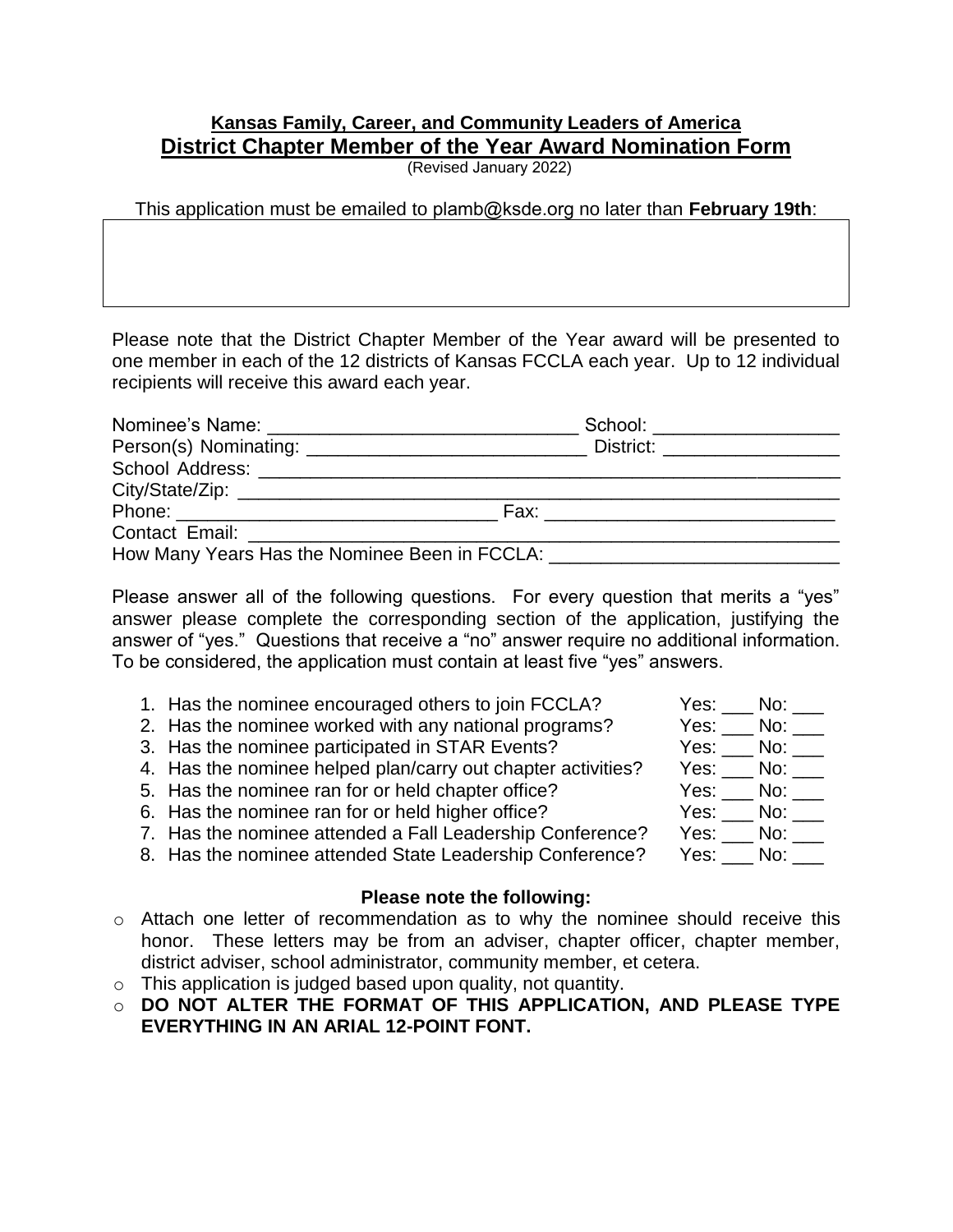1. Please discuss the nominee's work with encouraging others to join FCCLA

2. Please discuss the nominee's work with any of the national programs.

3. Please discuss the nominee's work with STAR Events.

4. Please discuss the nominee's work with planning/carrying out chapter activities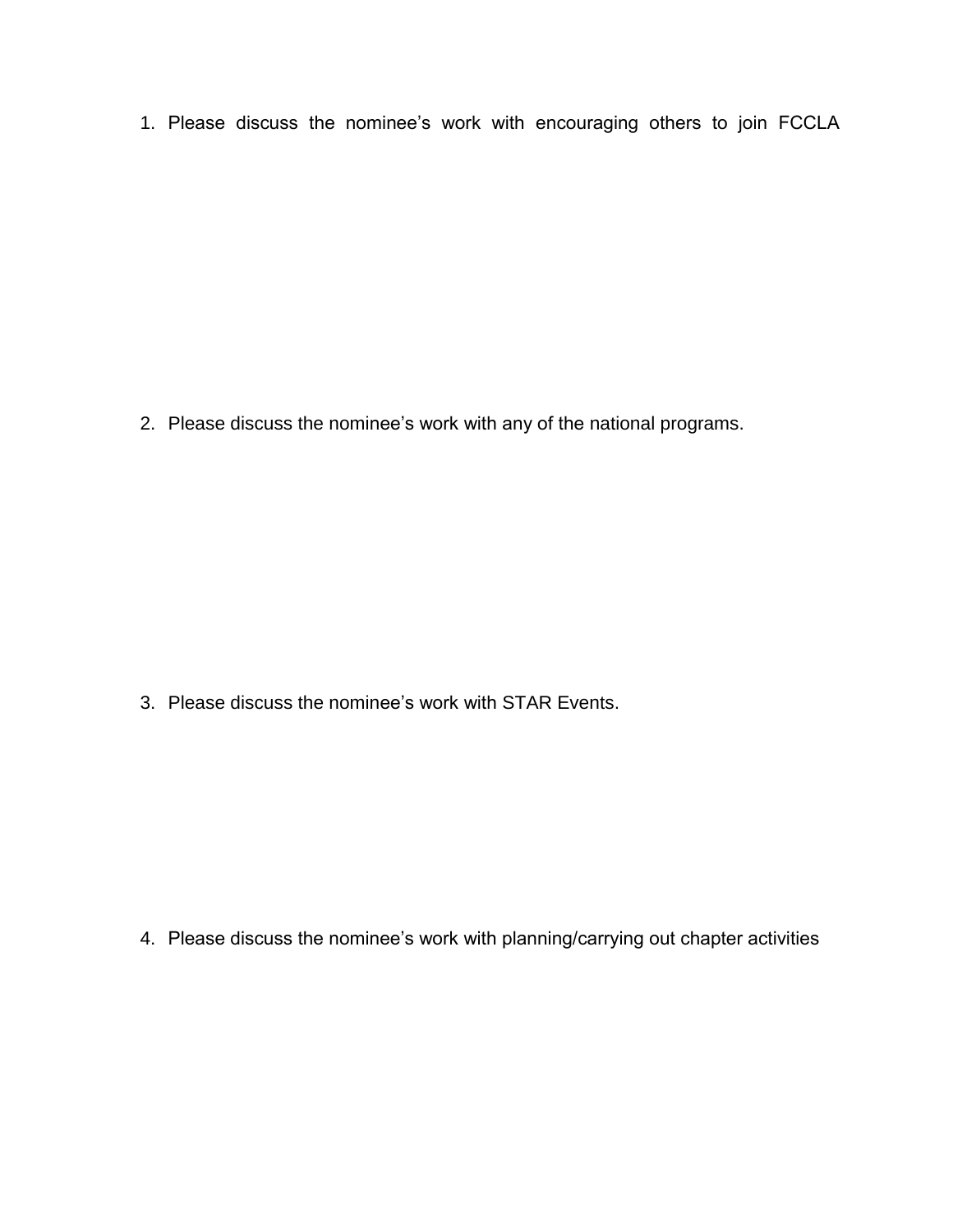5. Please discuss the nominee's work with chapter office(s)

6. Please discuss the nominee's work with district, state or national office(s)

7. Please discuss the nominee's work with Fall Leadership Conference.

8. Please discuss the nominee's work with State Leadership Conference.